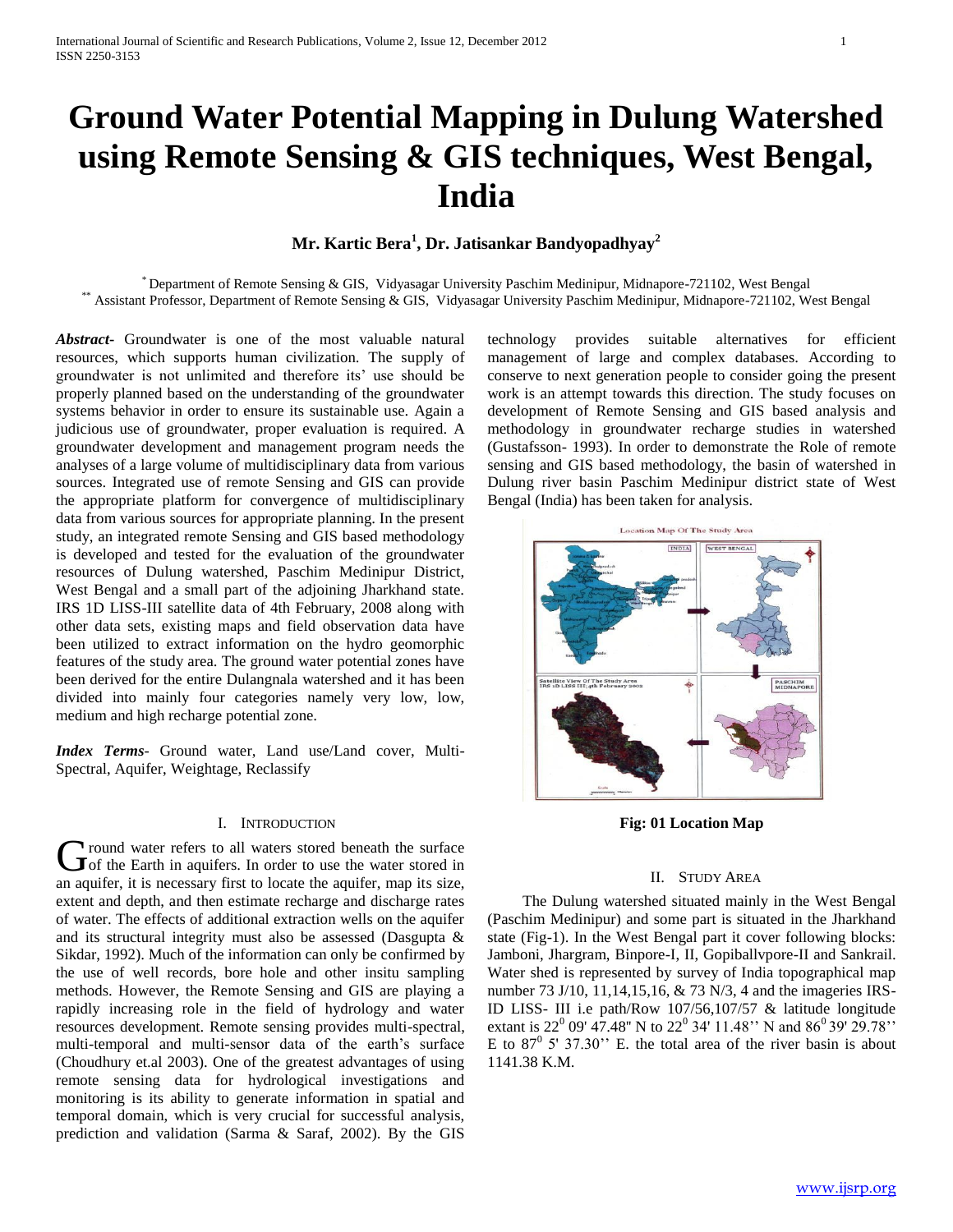Drainage Map Showing Sub-watershed Boundaries





 **2.1 Drainage:** The main River of the Study area is Dulung. The river flows from north-west direction to the south-east direction. The source of water of this river is rainfall during monsoon and spring (scanty) during pre-monsoon. During the rainy season the river carries huge amount of water and in the dry season it carries low quantity of water. In this dry season many of its tributary converted into paleo-channels. The main triburary of this river are Ded Nala, Kopan Nala and Palpata Nala (Fig: 02). The tributaries originate form the Chotonagpur plateau and flow towards the south-east direction and join the Dulung river form the right side of the river. There are also many others tributaries, but these are very small in size.

 **2.2 Land use/Land cover:** The Dulung watershed area was extensively forested with seasoned trees in the recent past. The watershed region is also extensively drained by number of 1st order, 2nd order, 3rd order and 4th order streams form source to mouth. The remaining areas of newer alluvium tracts were potential for cultivation and settlement with available surface and groundwater resource. Thus as a whole the watershed is now modified with the alteration of land cover by expansion of settlements in different corner of the watershed. Almost  $500 \text{ km}^2$ areas of the basin are now still under forest tracts in different forms of dense forest  $(82.9 \text{ km}^2)$ , mixed forest  $(125.40 \text{ km}^2)$ , and open land/blank forest  $(60.98 \text{ km}^2)$ . Other areas of the watershed are mostly altered by extension cultivation land and settlements and different road ways and railway tracks (Fig: 03). On the basis of the alteration of land cover areas some urban centers have coming up on the margin of road ways and railway track of the Dulung watershed.





 **2.3 Soil:** The study area is endowed with the distribution of wide range of soils (Fig: 04). Soils in the eastern segment can be termed under the great group of the Taxonomic classification system as Paleustalfs and Haplaquents (Both popularly known as older alluvial soils). Bulk of the soils in the western segment can be regarded as Ochraquults, Rhodustults and Haplustults (Known as red and yellow soils). Plinthustults and plinthudults (laterits soils) plainthustults and plinthudults (laterite soils) occur in the central extending north-south. While there are scattered occurrence of Haplustalfs, Paleustalfs and Rhodustalfs (red sandy soil and red gravelly soils) throughout the study area in considerable proportions. The fertility status of the older alluvial soil of the east is a bit superior to the other soils.

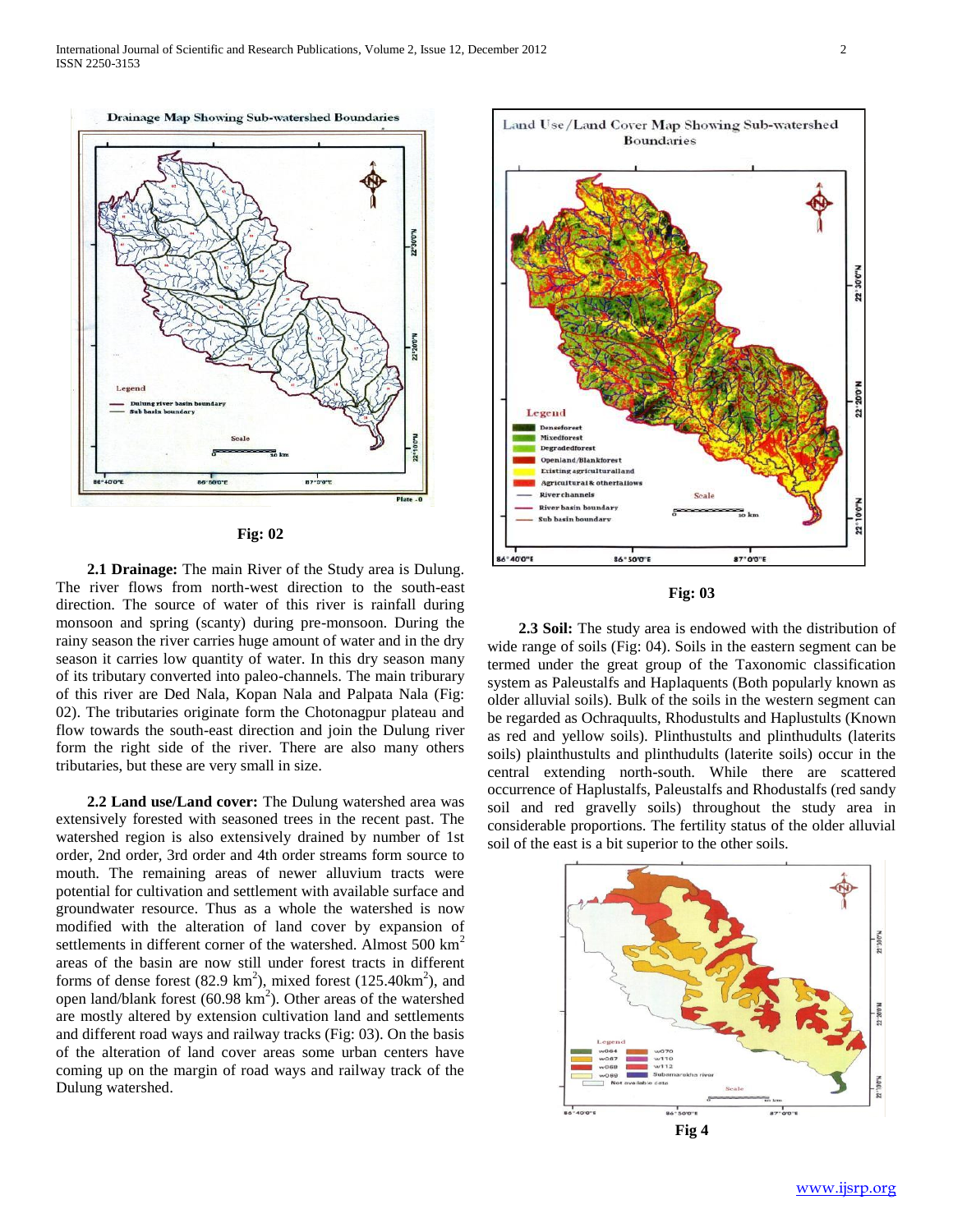**2.4 Rainfall**: In the cold weather months of November and December only a fraction of an inch falls monthly, such rain as there is being due to the northward movement of cyclonic storms from the south of the Bay of Bengal, form about the end of December, when the northerly trade wind has become established, cold season's storms are caused by shallow depressions, which originate in the north-west of the Bay and move East. During their passage they cause general cloudy weather months, but after southerly winds have commenced, thunder storms are as frequent a feature as they are in January and February. At the end of January or the beginning of February, local sea breezes commence (Sinha, J. 2006). They increase in force and extend their influence further inland with the increasing temperature of the hot weather months. And with greater frequency as the season's advances, period of atmospheric disturbance the most important feature of which is the occurrence of local hot weather usually called nor-wasters. These thunderstorms are generally accompanied by heavy showers, but the rainfall in March and April is only 2 inches a months. In May there is a rapid increase owing to occasional incursion of cyclonic storms, and the rain fall consequently rises to over 5 inches.



**Fig: 05**

**2.5 Geology / Geomorphology:** Generally 5 type of lithology can be identified in the study area. These are (Fig: 05)

- a) Older Alluvium- found in E-EN high bank areas of the watershed.
- b) Basement Crystalline Complex- This type of soil is located under the Binpur block.
- c) Fluvial deltaic Sediment– Maximum area is covered by this type of soil. The main content is that lateritic, hard crust mottled clay sand shale slit.
- d) Platform Margin Conglomerates- in the middle of the basin area this type of soil is found. The main content is the pebbles cobbles and boulders in coarse sand matrix.

Significant constituent lateritic gravel, cobbles and gneisses.

e) Younger Alluvium- this type of soil concentrated due to flood. Content of the soil is sand, sandy clay or clay.



**Fig: 06**

 **2.6 Slope Steepness:** From the figure of virtual GIS slope steepness is clearly visible (Fig: 06).

### III. METHODOLOGY

Satellite data of IRS-1D LISS III (4th February 2002) Path Row 107/56, 107/57 & 108/56 geo-coded FCC of the study area were used. LISS III camera, one of the three sensors used in IRS-1D, provides multi-spectral data in four bands; two in visible (0.52 0.59 and 0.62– 0.68 mm), one in near infra red (NIR, 0.77– 0.86 mm) and one in short wave infra red (SWIR, 1.55–1.70 mm) regions of the electromagnetic spectrum. It has a spatial resolution of 23.5m in visible and NIR regions and 70.5m in SWIR regions. A path row- based full scene product covers an area of  $1141.38 \text{ km}^2$ . To demarcate the groundwater potentialzones, the weightage of individual theme and future score ware fixed and added to the layer depending upon their suitability to hold ground water. A probability weightage approach has been applied during overlay analysis in Arc Map GIS environment. The maximum being to the lowest potential feature. Spatial analyst extension of Arc GIS 9.2 was used for converting the feature to raster and also for final analysis in this method the total weightage of the final map were derived as sum or product of the weightage assigned to the different layers according to their suitability.

## **GEOLOGY \*15 + SLOPE\*10 + DRAINAGE DENSITY\*7 + GEOMORPHOLOGY\*5 + SOIL\*8 + LAND USE/COVER\*5 (Table: 01)**

 **3.1 Data input:** Land use and the divisional map of catchment area were digitized as separate themes using ERDAS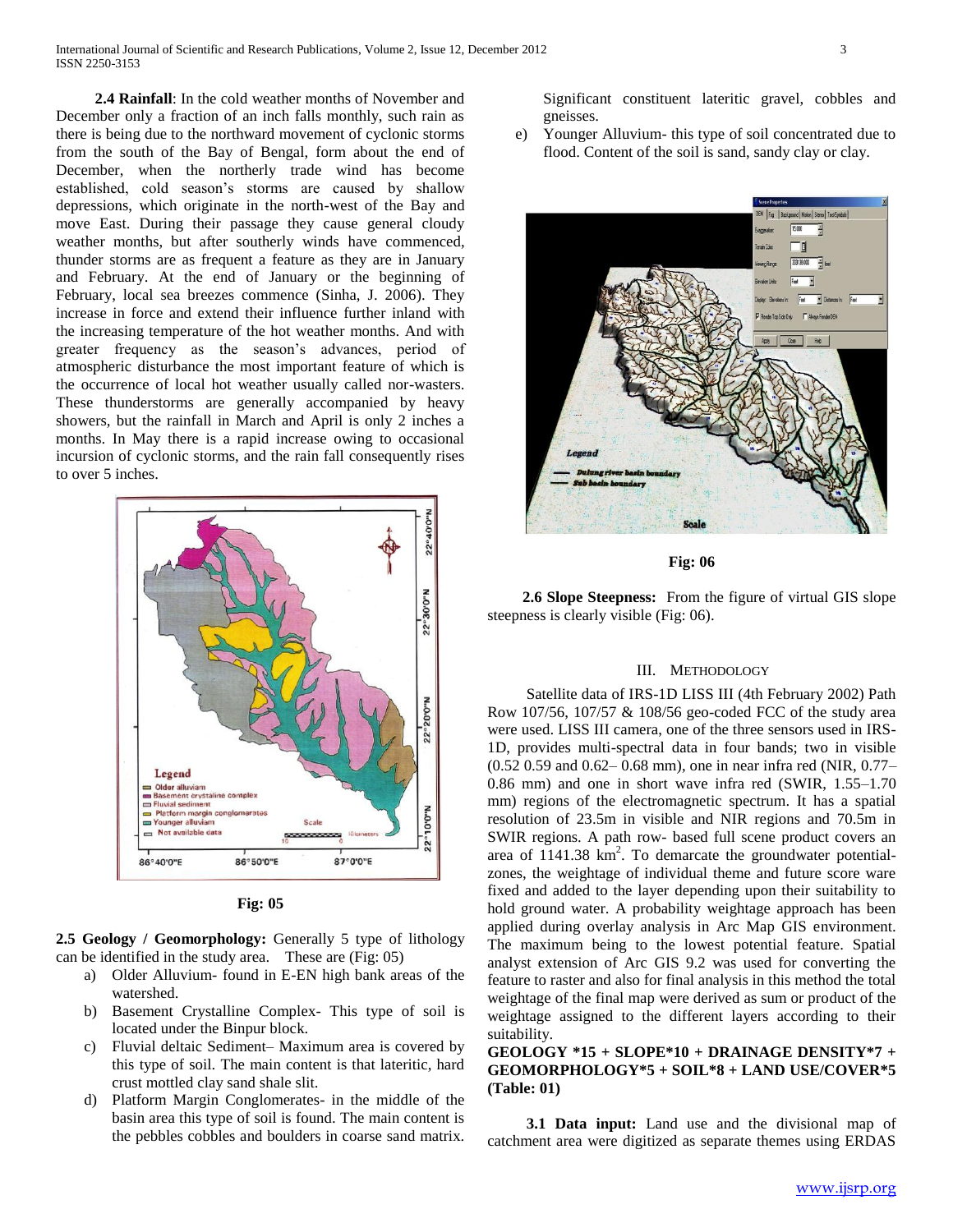IMAGIN 8.5 and map composed by Arc GIS 9.2 and Super Map 6.0. Then these coverage's are projected. Attributes of the respected themes such as the type of Land use, Geology, Slope, Drainage Density and the field observation of a particular division have been added separately.

 **3.2 Data analysis :** Land use changes for 1971 and 2004 were detected from the statistics and the change for different categories such as residential, commercial, institutional, industrial, open space, non-urban, agricultural, water body, and vacant are computed. Similarly the change for 1991 and 2004 were computed. From these two change detections long term as well as the short term variation in the land use is analyzed. Different thematic maps were prepared conventional survey (geology, drainage and contour maps) and remotely sensed data (hydro geomorphology, lineament map and land use). Figure the movement and storage of groundwater and each unit in every theme map was assigned a knowledge-based ranking depending on its significance to groundwater occurrence. In this terrain geomorphology plays a vital role for groundwater storage followed by slope, geology, lineament density, drainage density, land use. All the themes were overlaid in Arc/Info; two at a time and the resultant composite coverage was classified into four groundwater prospect categories such as (i) Very good (ii) Good (iii) Moderate and (iv) Poor.

## IV. RESULT AND DISCUSSION

 **4.1 ASSESSMENT OF GROUND WATER POTENTIAL ZONES:** The ground water potential zones were obtained by overlaying all the thematic maps in terms of weighted overlay methods using the spatial analysis tool in are G.I.S 9.2 during the weighted overlay analysis the ranking has been giving for such individual parameter of each thematic map and weighted were assigned according of the influence of the different parameters.

 **4.2 PREPARATION OF THE THEMATIC MAPS TO OVERLAY IN DULANGNALA RIVER WATERSHED:** The following maps were scanned; georefrenced subsisted and digitized the study area using arc GIS-9.2 and ERDAS-8.5.

| DEM and slope map    | Geology map           |
|----------------------|-----------------------|
| Soil map             | Drainage density map. |
| Land use/land cover. | Geomorphology map     |

All the thematic maps were changed into raster format and superimposed by weighted overlay method (weightage wise thematic maps) for ground water potential zoning.

All the thematic maps were changed into raster format and superimposed by weighted overlay method (weightage wise thematic maps) for ground water potential zoning.

| SLOPE (Tabel-01/A) |              |
|--------------------|--------------|
| High               | 4            |
| Very High          | 5            |
| Low                | $\mathbf{2}$ |
| Moderate           | 3            |
| Very low           |              |

| SOIL (Tabel-01/B) |   |  |
|-------------------|---|--|
| (W 068)           | 3 |  |
| (W 064)           | 4 |  |
| (W 110)           | 5 |  |
| (W 112)           | 6 |  |
| (W 067)           | 7 |  |
| (W 070)           | 8 |  |

**Table 01: Weightage of different parameters for Ground Water potential**

| <b>GEOLOGY</b> (Tabel-01/C)          |   |  |
|--------------------------------------|---|--|
| Fluvial deltaic Sediment             | 5 |  |
| <b>Basement Crystalline Complex</b>  |   |  |
| <b>Platform Margin Conglomerates</b> |   |  |
| Older Alluvium                       |   |  |
| Younger Alluvium                     |   |  |

| <b>LAND USE MAP (Table-01/D)</b> |   |  |
|----------------------------------|---|--|
| Den Forest                       | 4 |  |
| Mix. Forest                      | 5 |  |
| Deg. Forest                      | 6 |  |
| Open Land                        | 7 |  |
| Agricultural Land                | 3 |  |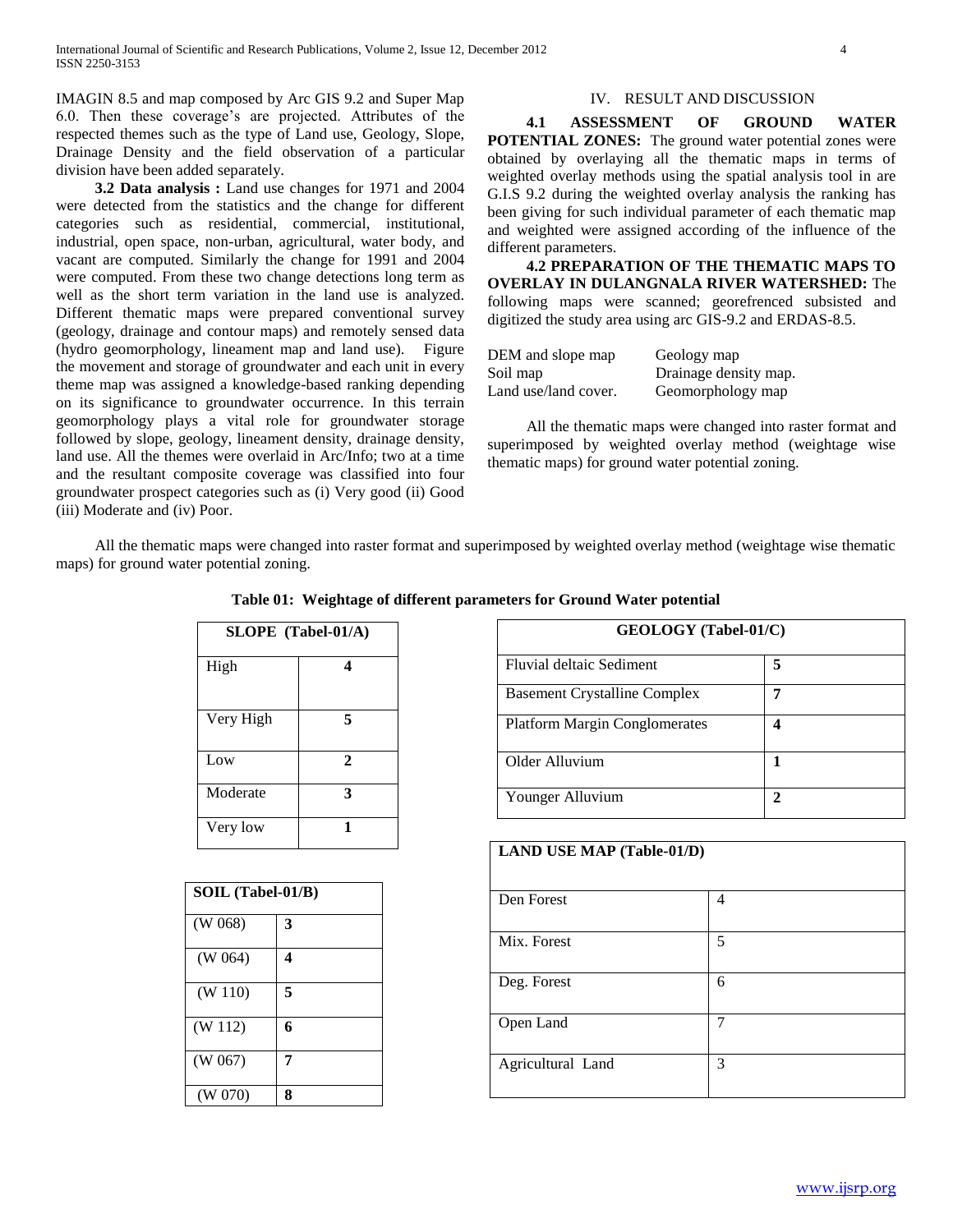

 **4.3 RECLASSIFIED SLOPE MAP:** Digital elevation model (DEM) is derived using contour information from the topographical map for estimation of slope in degree. Weightage value is assigned to the different slope according to the recharge potential of Ground Water. Steeper the slope lower will be the potentiality of ground water recharge. Highest weightage value is assigned to the very high degree of slope. Five types of slope are found using the slope weightage value from Table, no.01/A. Those are very low, low, moderate, high and very high (Fig: 07).



**Fig: 07**

 **4.4 RECLASSIFIED SOIL MAP:** In Jamboni, Binpur, Gopiballavpur, and Sankrail blocks have different types of soil namely very deep, moderately deep, well drained, fine loamy soil (w 068 & w 064), very deep moderately well drained, fine loamy soil occurring on very gently slope (w 110  $\&$  w 67) and very deep poorly drained fine soils (w 112) which is occurring on level two (W 070 AND W 069). Using weightage value form the Table no-01/B soil map is reclassified (Fig: 08). It is observed from the reclassified map that the highest potential zone is 2nd  $\&$ 4th class, medium is 3rd & 6th class and lowest is the 1st & 5th class.



**Fig: 08**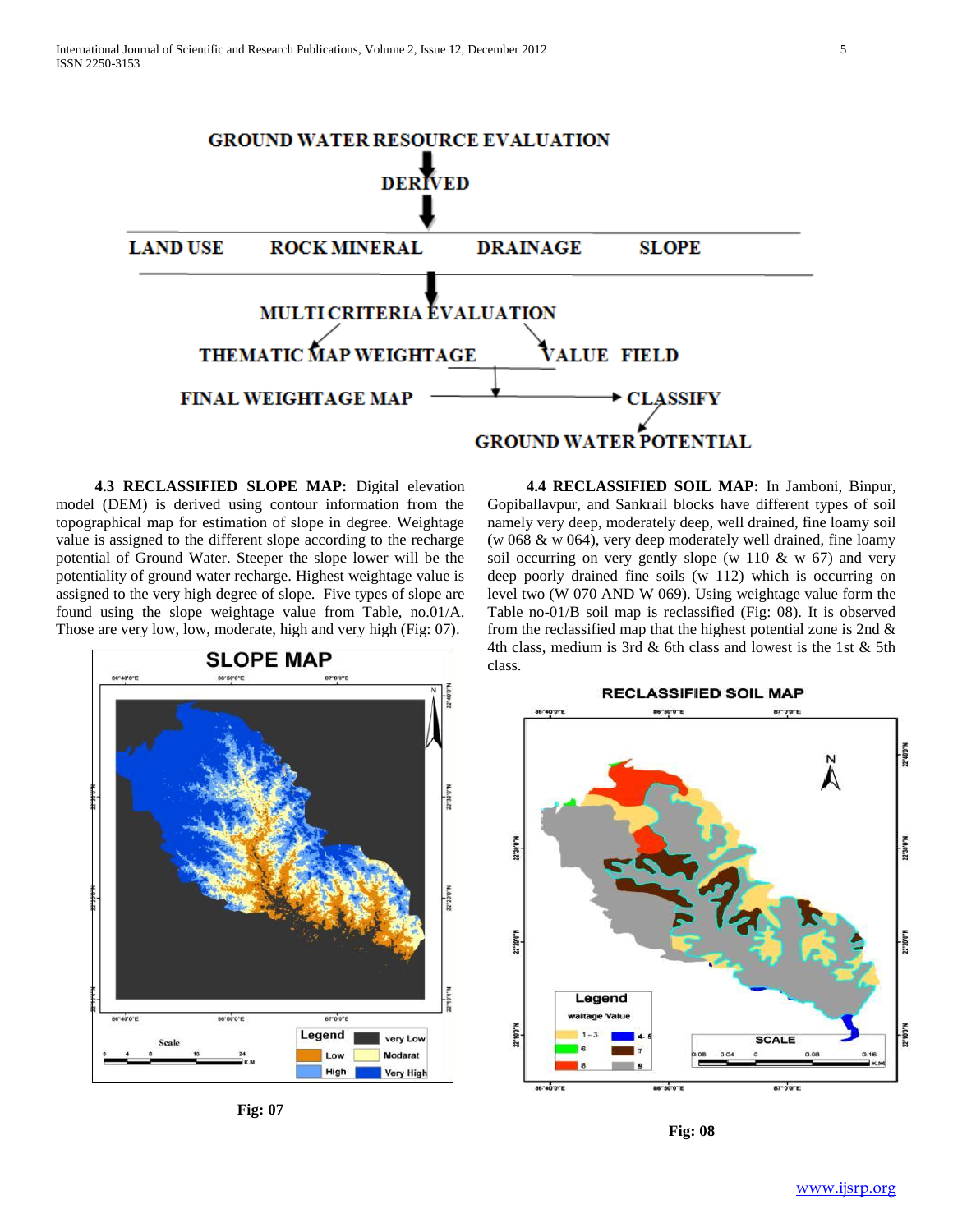**4.5 RECLASSIFIED GEOLOGY:** In this watershed various types of lithology like pebbles, gravels of different size, quartzite, sand with silt, clay etc is observed (Fig: 09). According to geological structures, highest weightage value is given to gravel of different size and lowest value to fragments of quartz, granite, pebbles and gravels of the geological soil.

In this study area Jamboni, Binpur, Gopiballavpur & Sankrail block have different types of features like pediments, peniplanes, rides, hills, undulating planes, upland planes, & plantation surface and planes. Low weightage value is given to undulating planes whereas high weightage value to pedimants and planes.





 **4.6 RECLASSIFIED DRAINAGE DENISITY:** The drainage map prepares primarily from the survey of India top sheet and then updated with the help of satellite data (Fig: 10). It noted from map that the flow direction of the river is from southeast to north-west. The source of water of this river is rain water. The total area of the water shed is 320square kilometer and length of the river is around 105 kilometer. Dranage density map is prepared using Arc GIS software and then using weightage value drainage density map is reclassified. It is observed form the map red zone (4th class) is the highest ground water potential zone whereas sky blue zone (1st class) lowest potential zone.

# **DRAINAGE DENISITY MAP**





 **4.7 GROUND WATER POTENTIAL ZONE:** The ultimate objective of the investigation is to find out the areas which have good ground water potential in the hard rock terrain of the present study.

The factor geology, geomorphology, land use land cover, drainage density, soil is influenced the ground water potentiality (Das & Kader,1996). These factors are good for water potentiality and have higher ground water. The groundwater protential zone using weightage index is prepared (Fig: 11). It is observed during the case study and also from the, the area Tapshiya, Goursahi, Belaiya etc have good water potentiality. Because of low slope, high drainage density, infiltrated soil, porous lithology. On the other hand Khari Dungri, Rangripahari, Dharsol etc have low water potentiality because of high slope, low drainage density, hard lithology, non porous soil etc.